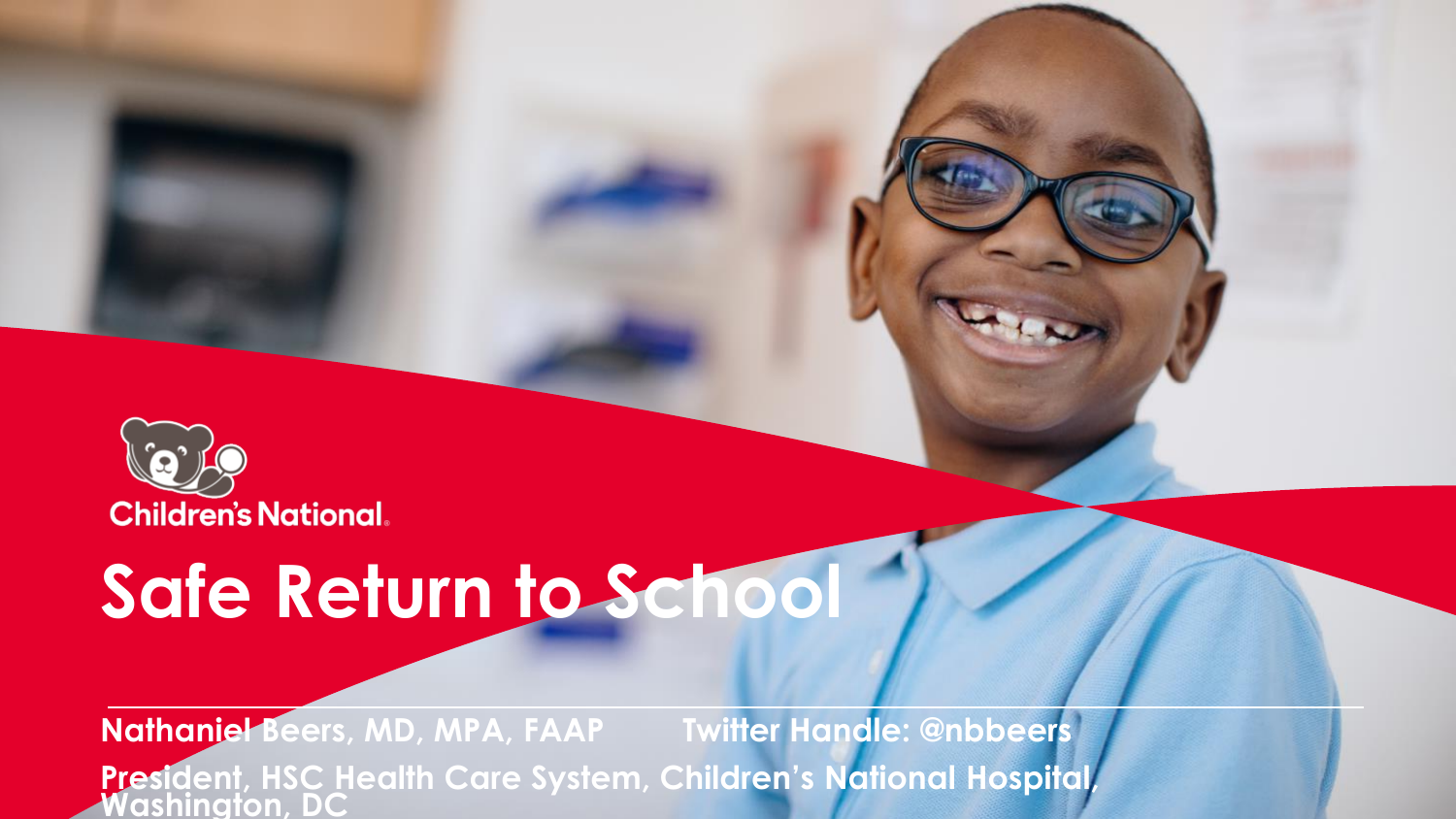### **CONFLICT OF INTEREST DISCLOSURE**

• In the past 12 months, I have had no financial relationships with the manufacturer(s) of any commercial product(s) and/or provider(s) of commercial service(s).

• I do not intend to discuss an unapproved/investigative use of a commercial product/device in my presentation.

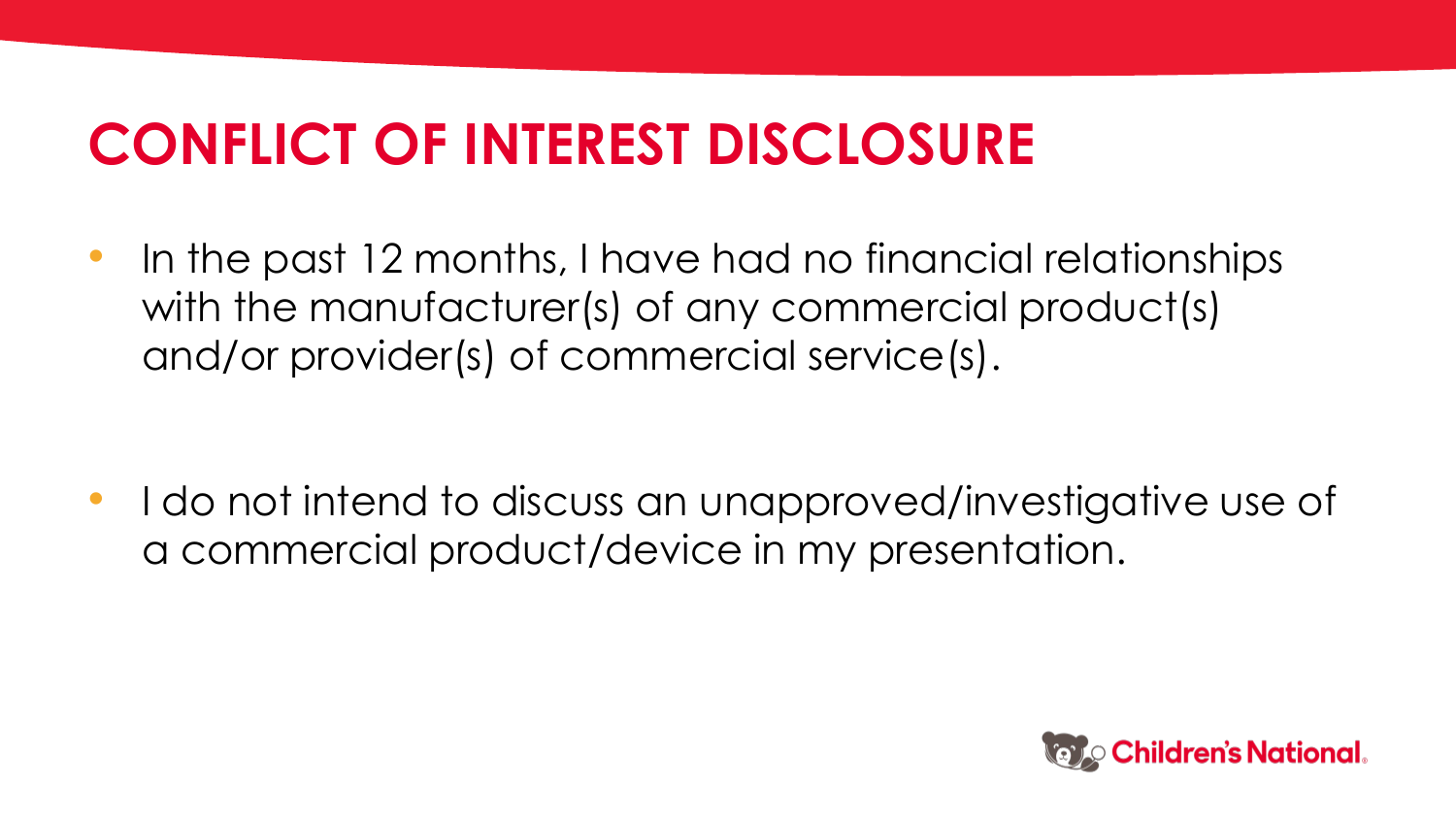## **LEARNING OBJECTIVES**

At the conclusion of the presentation, participants should be able to:

- 1. Know the key components of the AAP guidance on school re-entry
- 2. Understand the current state of school re-entry in the US
- 3. Understand how the plan in our region fits into successful re-opening of schools

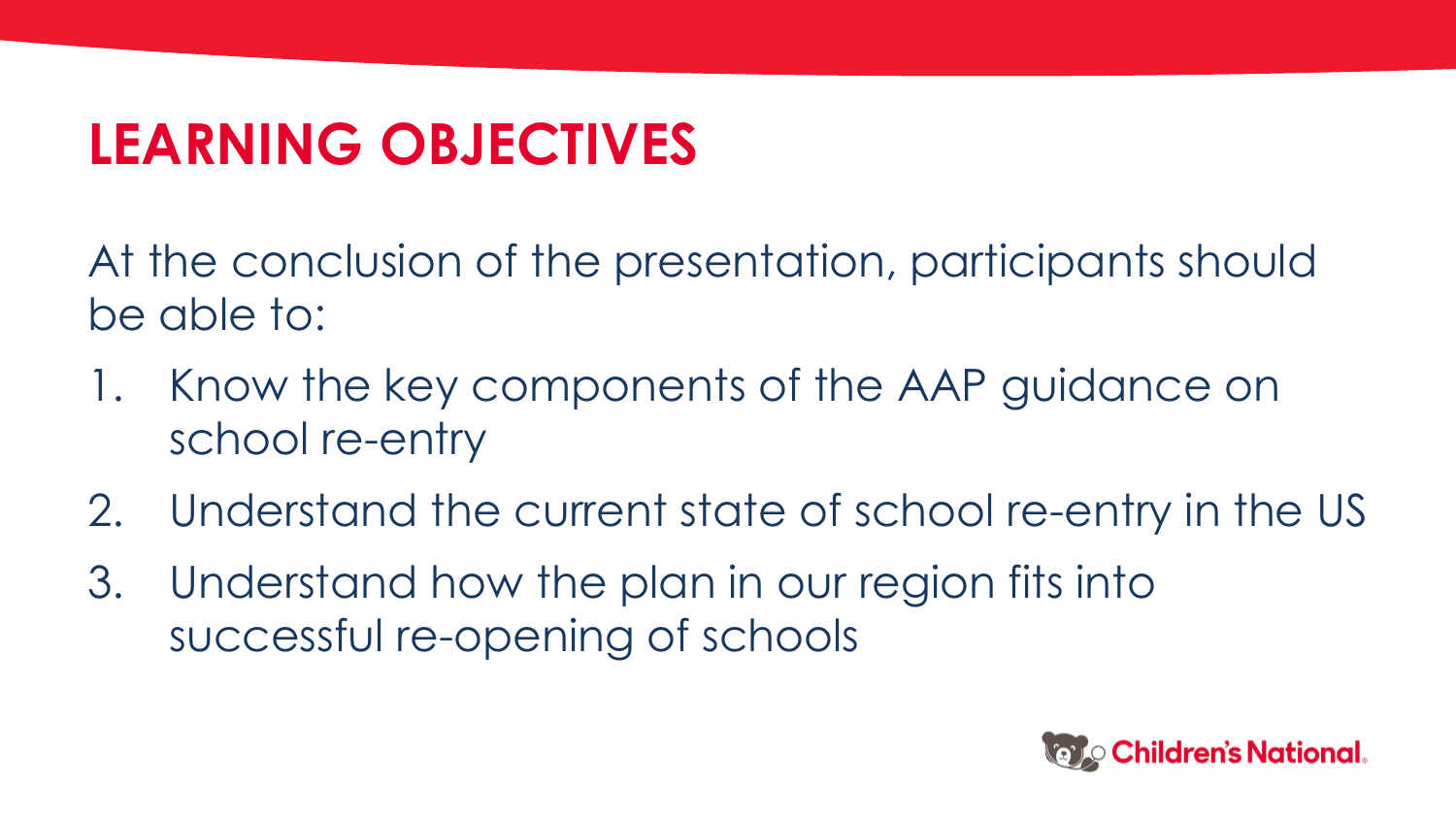

### **The AAP strongly advocates that all policy considerations for the coming school year should start with a goal of having students physically present in school.**

**[AAP Guidance for School Re-entry](https://services.aap.org/en/pages/2019-novel-coronavirus-covid-19-infections/clinical-guidance/covid-19-planning-considerations-return-to-in-person-education-in-schools/)**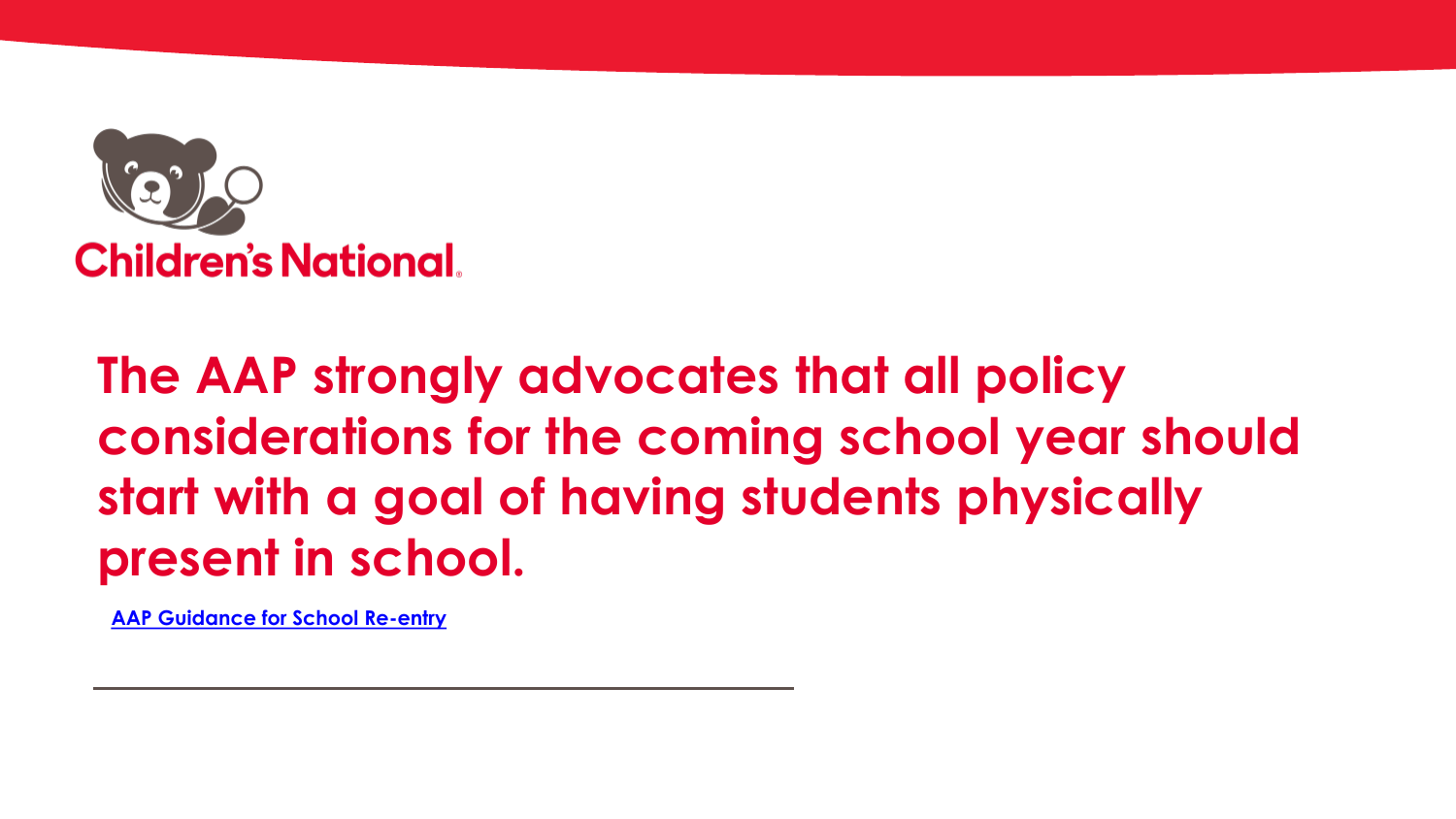## **RACIAL AND SOCIO-ECONOMIC INEQUITIES**

- COVID-19 Impact on Black, Latinx and Indigenous Communities
	- Increased prevalence of COVID-19 and increased severity of disease
	- Patterns consistent in the adult and pediatric population
- Access to virtual learning
	- Lack of access to devices, internet and appropriate spaces to learn
- Access to adequate nutrition
	- Over 30 million children and adolescents rely of free and reduced lunch
- Quality of school facilities
	- School funding models disproportionately impact Black and Brown communities as well as poor communities leading to insufficient investment in school facilities

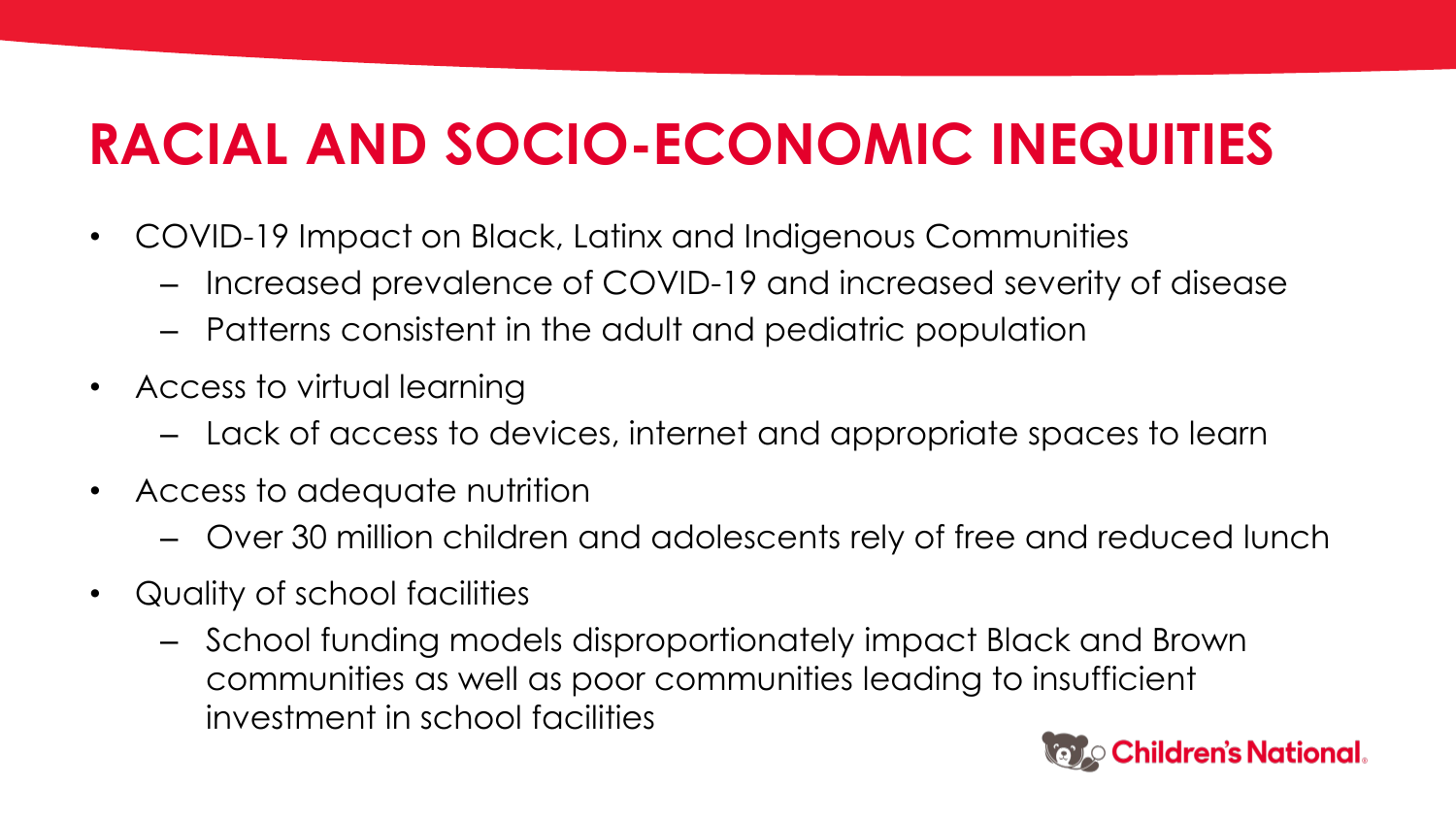## **STATE OF US SCHOOLS**

- 37% all virtual learning
- 63% in-person at least part of the time
	- 37% all in-person and 25% hybrid
	- [Burbio](https://cai.burbio.com/school-opening-tracker/) [School](https://cai.burbio.com/school-opening-tracker/)  [Opening Tracker](https://cai.burbio.com/school-opening-tracker/)
- Student case rates continue to be below community case rates
- Teacher case rates have been slightly higher than community case rates



Map Indicates Virtual Versus In Person Learning For K-12 Public Schools Across the US**Children's National.**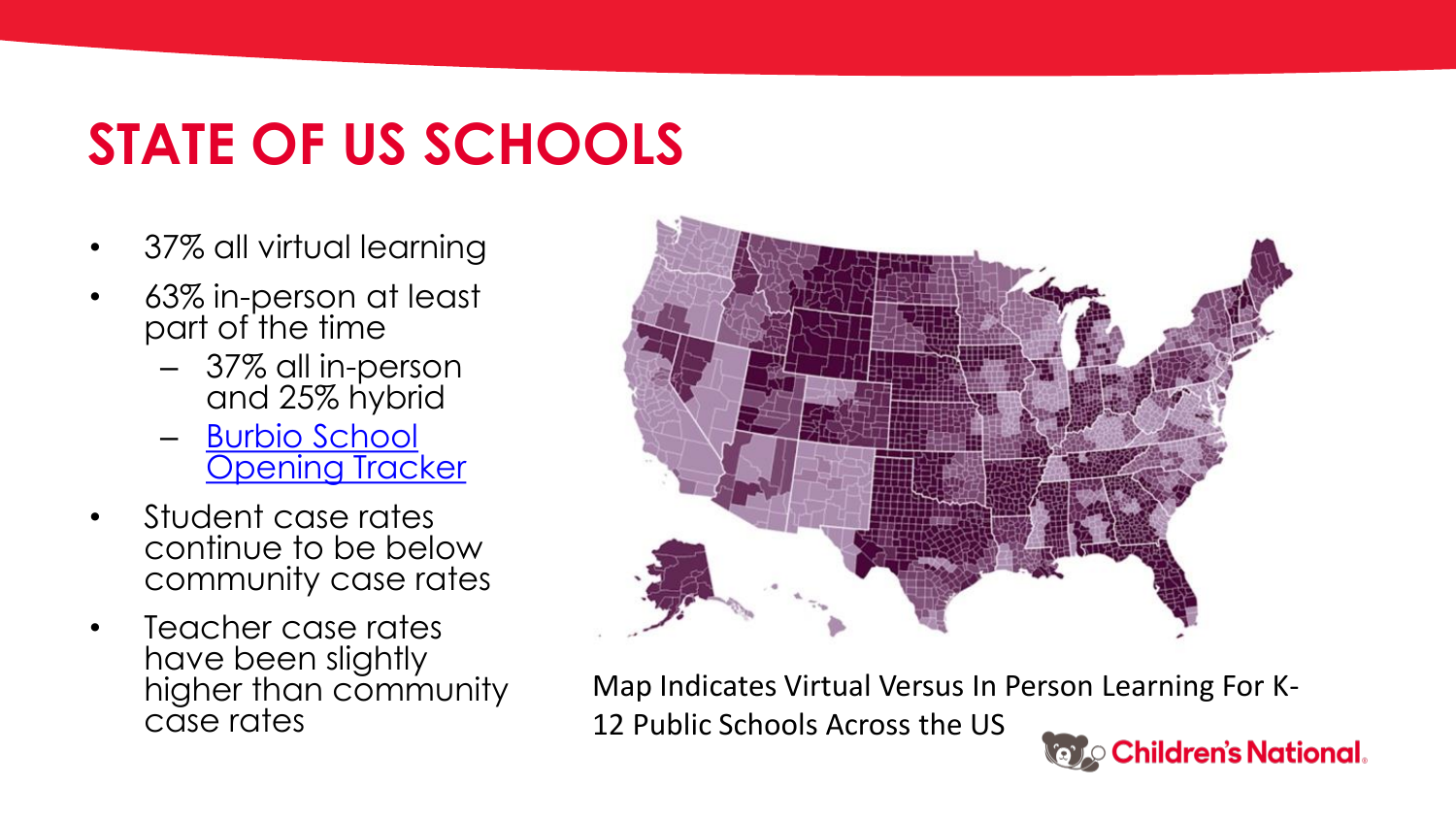## **STATE OF DMV**

- Public Schools largely remain closed for in-person learning
	- Exceptions:
		- Early childhood and special education in Fairfax
		- Loudon County
- Student and staff rates in DMV remain below community rates in DMV (mostly private school data)

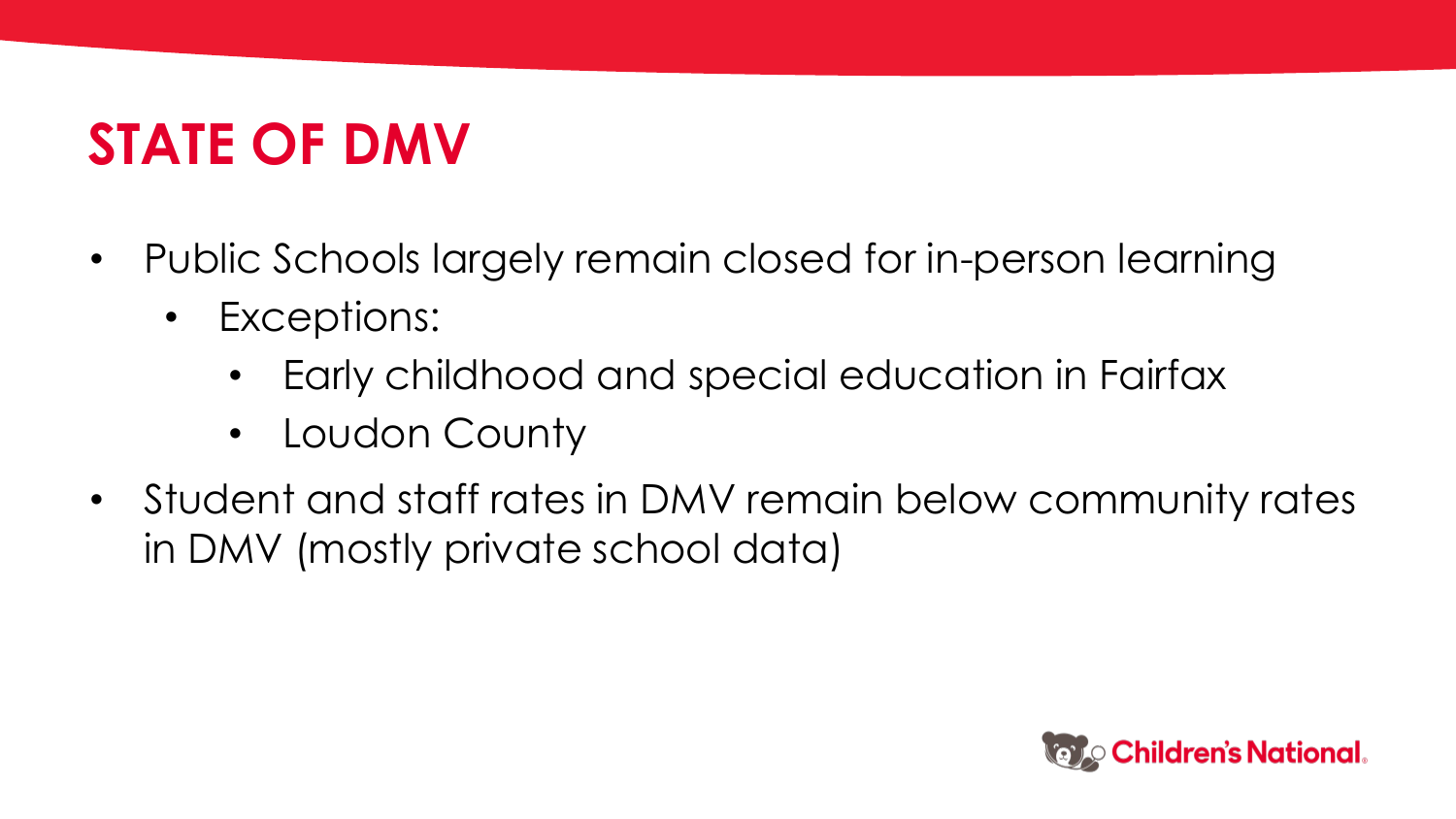### **AAP GUIDING PRINCIPLES FOR RE-OPENING SCHOOLS**

- Communities need to take **all necessary measures** to limit the spread
- School policies must be **flexible and nimble** in responding to new information
- Schools must take a **multi-pronged, layered approach** to protect students, teachers and staff
- Develop strategies that **can be revised and adapted** to level of viral transmission in the school and community
- Coordinate with state and/or local public health authorities, school nurses, pediatricians and other health experts
- Policies should be **practical, feasible, and appropriate** for the student's developmental stage
- Special **considerations and accommodations to account for the diversity of youth**  should be made, especially for our vulnerable populations

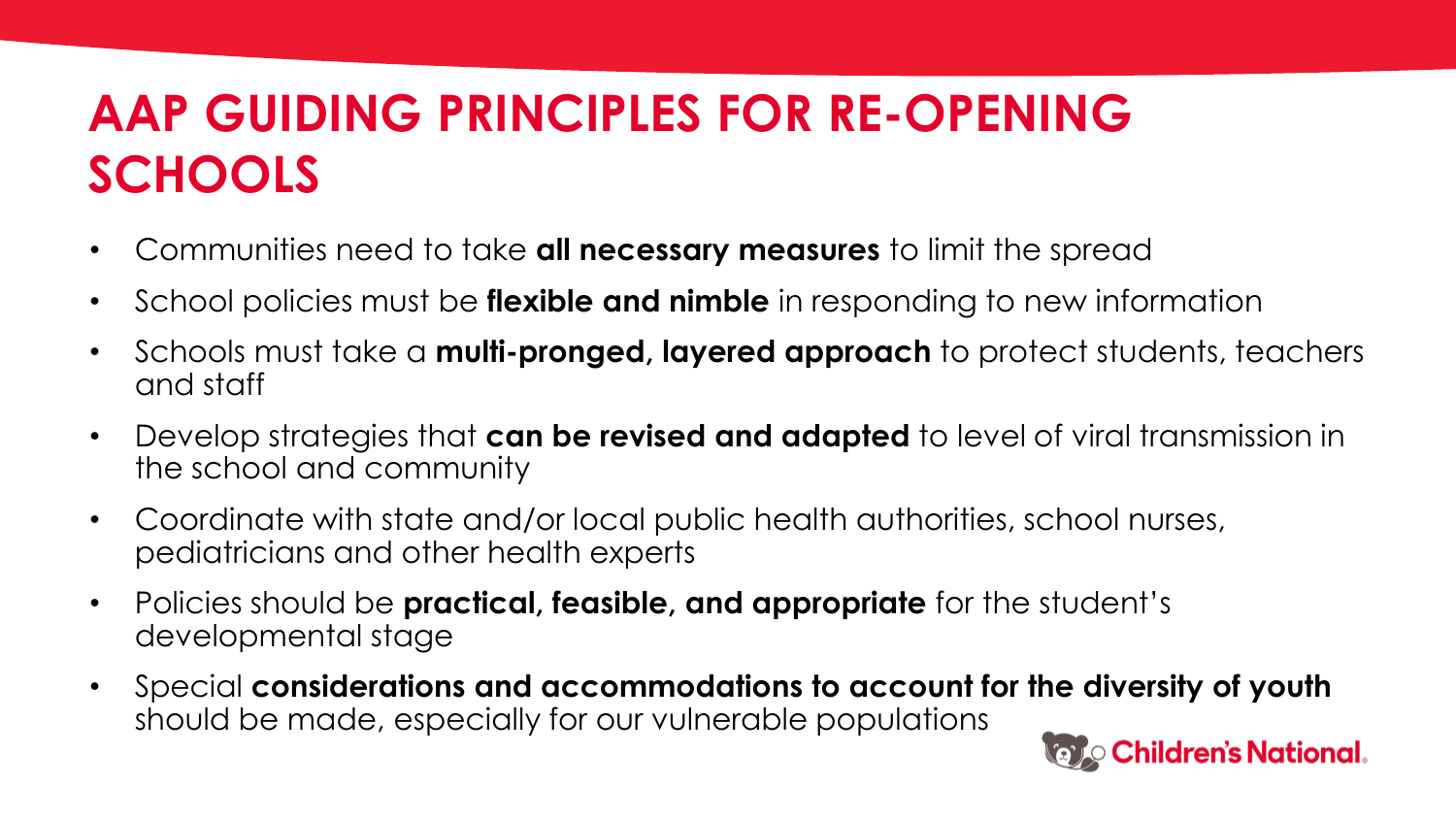### **AAP GUIDING PRINCIPLES FOR RE-OPENING SCHOOLS CONTINUED..**

- Pediatricians, families, and schools should partner together to **collaboratively identify and develop accommodations**, when needed
- School policies should be **guided by supporting the overall health and wellbeing** of all children, adolescents , their families, and their communities
- Policies should be consistently communicated in **languages other than English**, if needed
- Federal, state and local funding should be provided for all schools so they can provide **all the safety measures and support the educational needs** for students and staff including in virtual learning environments

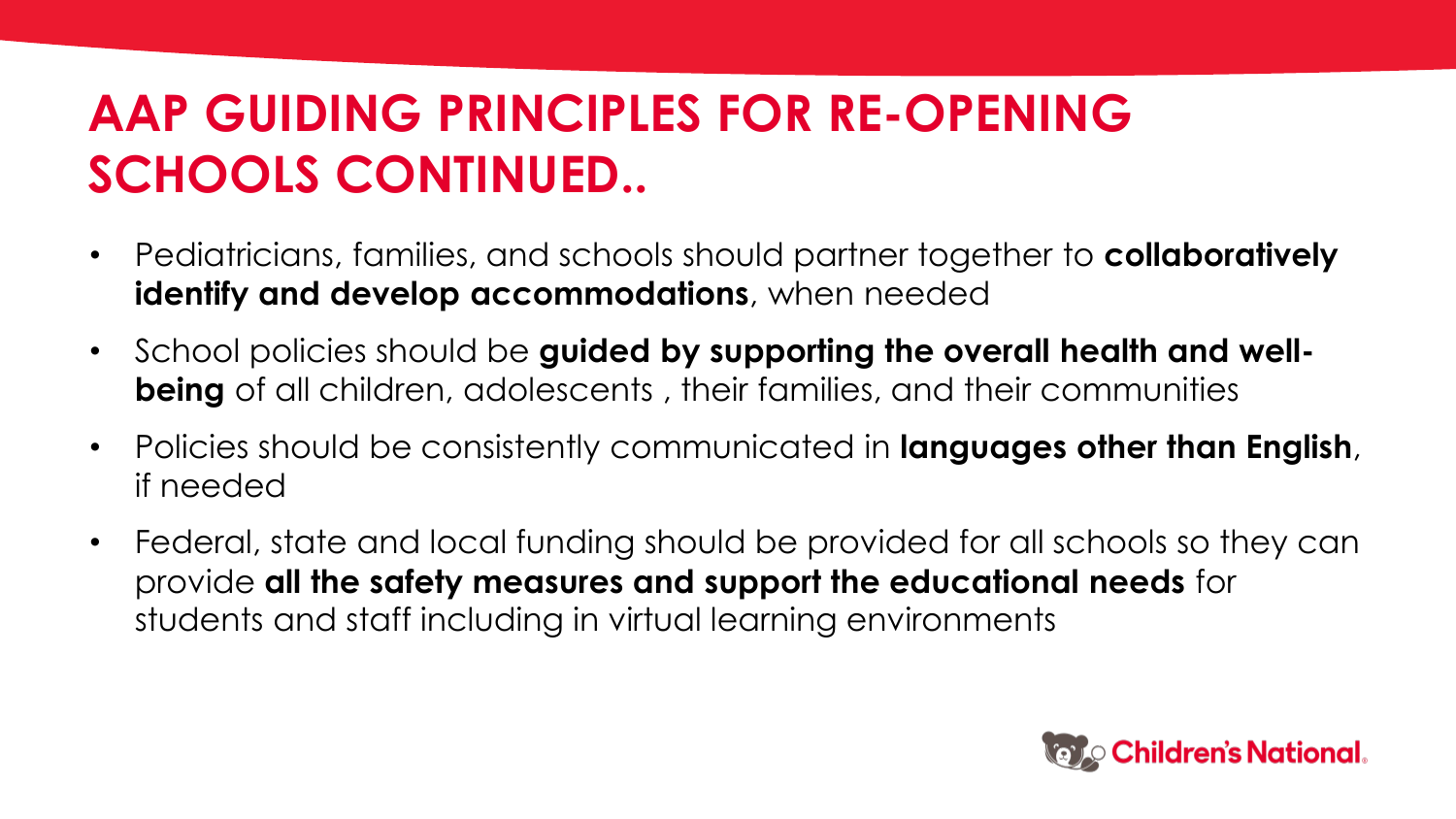## **PHYSICAL DISTANCING GUIDELINES**

- CDC guidance
	- 6 feet distance between desk/kids when feasible
- Important to encourage social distancing between adults
	- Increasing evidence of higher degree of spread between adults than from children to adults
- Grade specific:
	- Pre-Kindergarten/Preschool: Cohort classes to decrease crossover
	- Elementary: Spacing of desks and cohorting
	- Secondary: Spacing of desks, minimizing/eliminating lockers, increased spacing if activities include increased exhalation (singing, exercise)

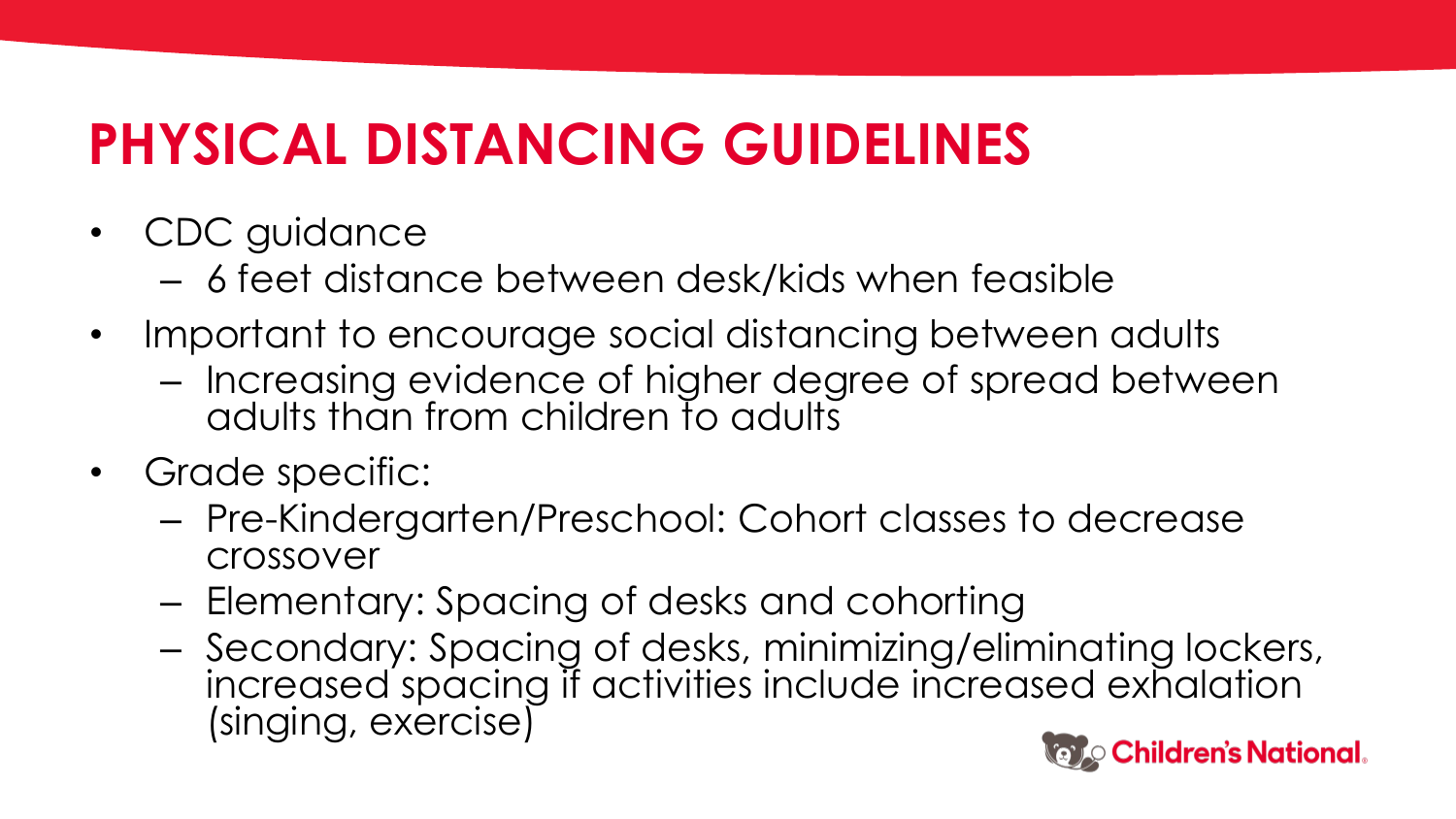## **SPECIAL DISTANCING ISSUES**

- Bussing
	- Taking into account physical distancing and recommendations for use of face coverings
- Hallways
	- Strategies to reduce traffic in hallways
- Meals/Cafeteria
	- Maximizing distancing by reimagining where students eat (classrooms and other spaces)
- Playgrounds
	- Enforcing physical distancing outdoors may difficult and most effective strategy to reduce risk
	- Managing group sizes and cohorting are models to help manage risk

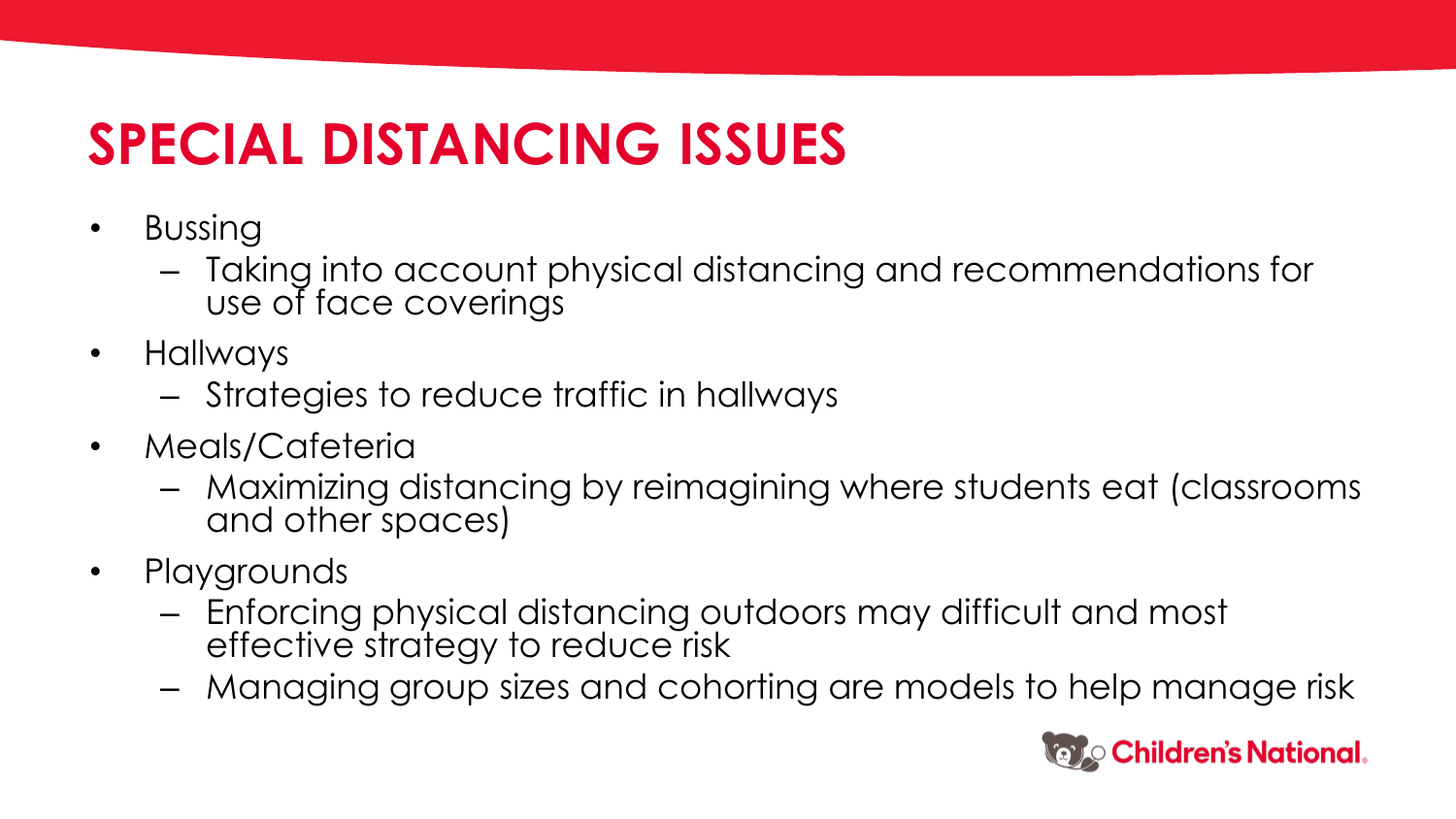### **FACE COVERING AND PPE GUIDELINES**

- Universal face covering use in school for children over 2 years old
	- Most children can wear with practice, good adult modeling and breaks in day
- Critical for staff to wear face coverings particularly if closer than 6 feet with students
	- Consideration for when teaching language/reading
- Masking and protective equipment for medical procedures should be based on current CDC recommendations



**Valgo Children's National.**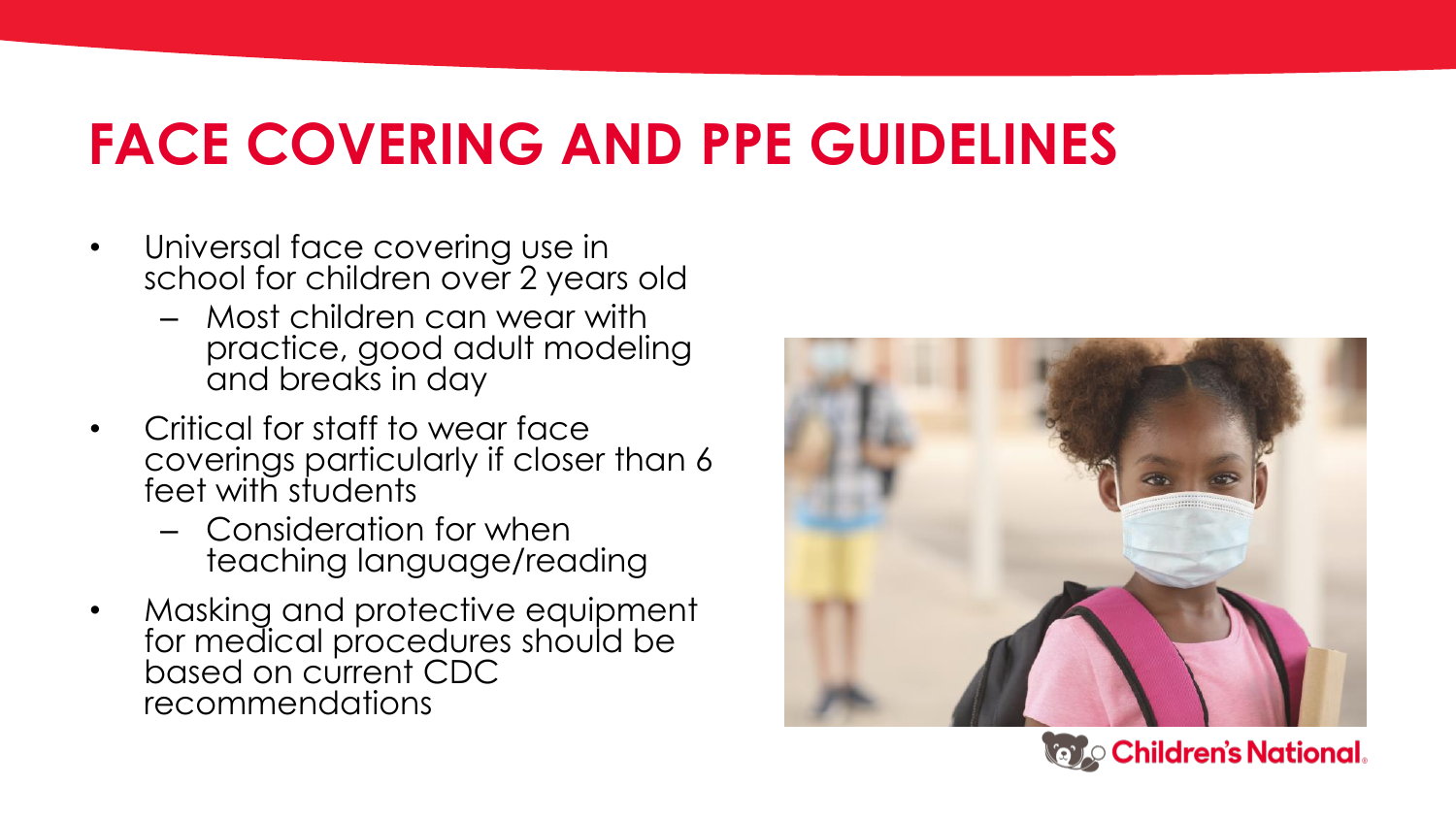### **CLEANING AND DISINFECTING GUIDELINES**

- Frequent handwashing
- Reduce high touch areas as much as possible and at least daily cleaning if not possible to reduce
	- Doors, railings, faucets
- Cleaning of high touch outdoor spaces should be included in plans



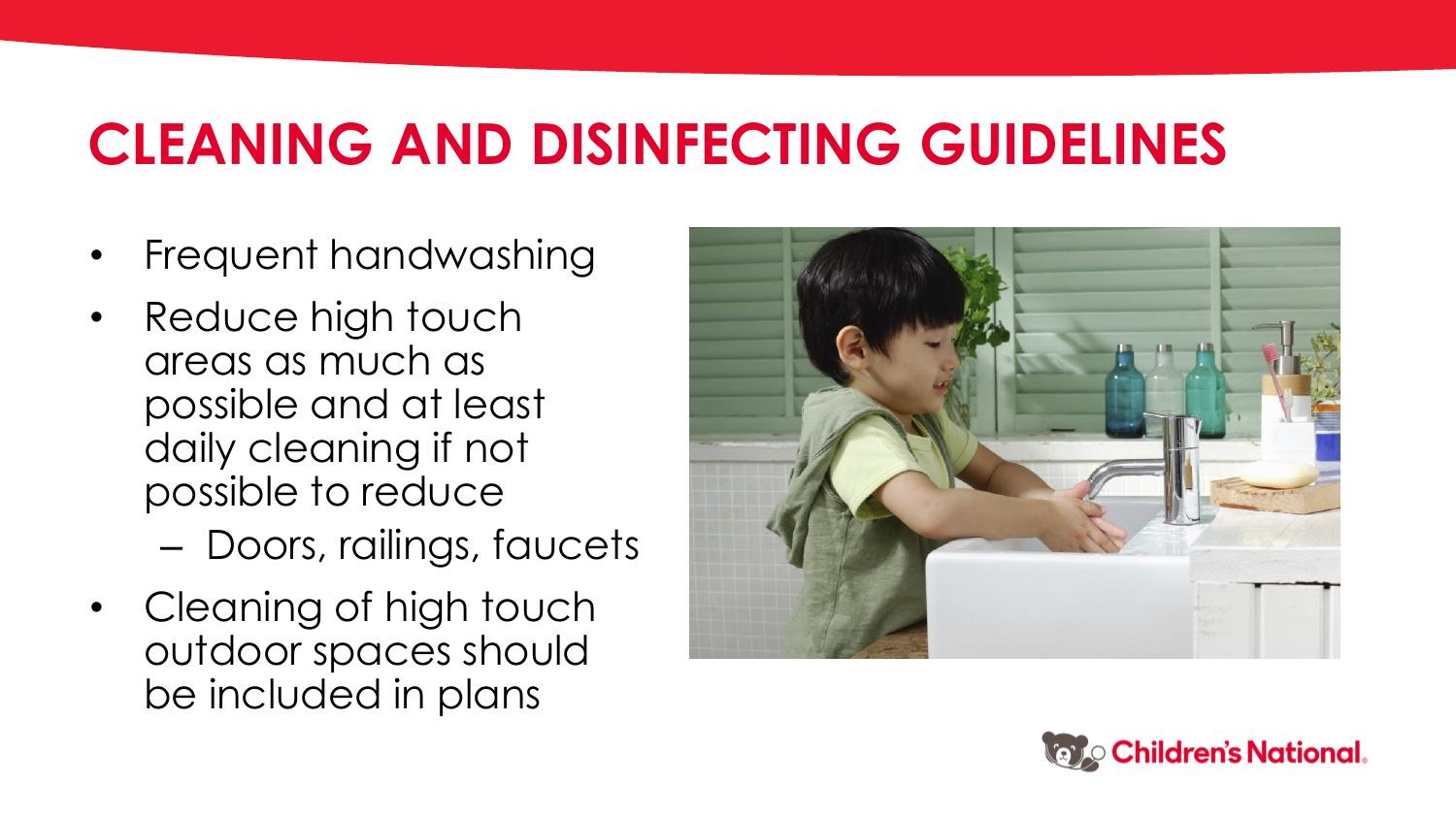## **VENTILATION**

- Heating, air conditioning and ventilation systems should be optimized to increase air circulation
- Outdoor activities as much as possible
- Open windows and doors as viable
- No use of portable fans



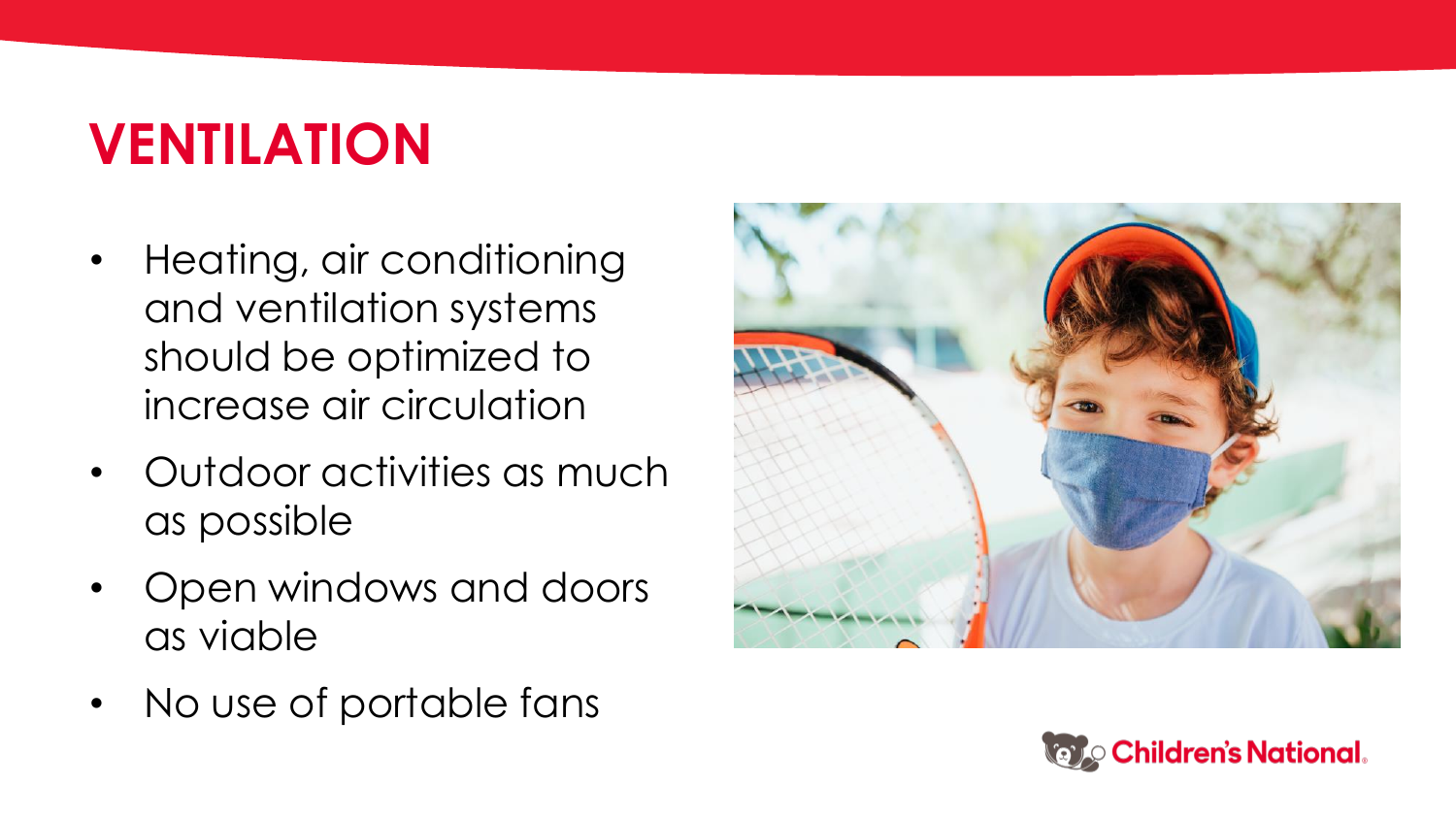### **SCREENING AND TESTING**

- Temperature and symptom screening at schools may not be feasible in person
	- Regardless, parents should be encouraged to keep their child or adolescent home if they are ill
- Testing prior to school re-entry will only give a false sense of security
- Staff or students with symptoms should be encouraged to connect with their medical provider to discuss the need for testing

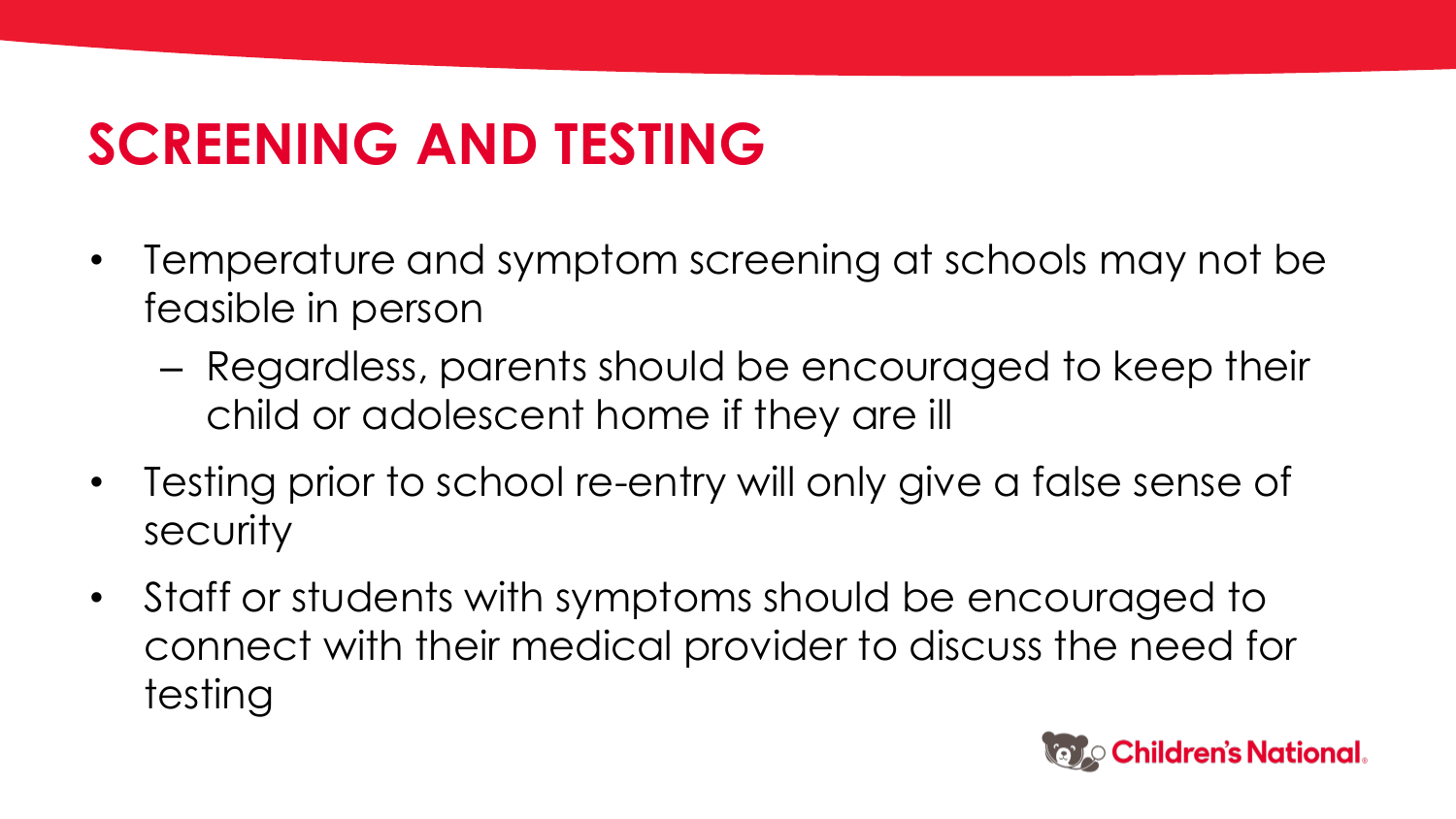### **SCHOOL ATTENDANCE FOR SICK CHILDREN/ADOLESCENTS**

- Many more children will be sent home from school when sick this school year
- Schools are likely to require clearance from pediatricians before return is permitted
- Guidance encourages testing for known exposure to COVID-19 patient or COVID-19 symptoms
	- Symptoms are extensive (see to right)
	- Can expect guidance to change as flu season and COVID-19 cases increase

COVID-19 Symptom List:

- Fever, chills, rigors
- Cough
- Shortness of breath
- Rash
- Nasal congestion or rhinorrhea
- Sore throat
- Nausea or vomiting or diarrhea
- New loss of taste or smell
- Fatigue
- Headache
- Myalgia
- Poor feeding or poor appetite

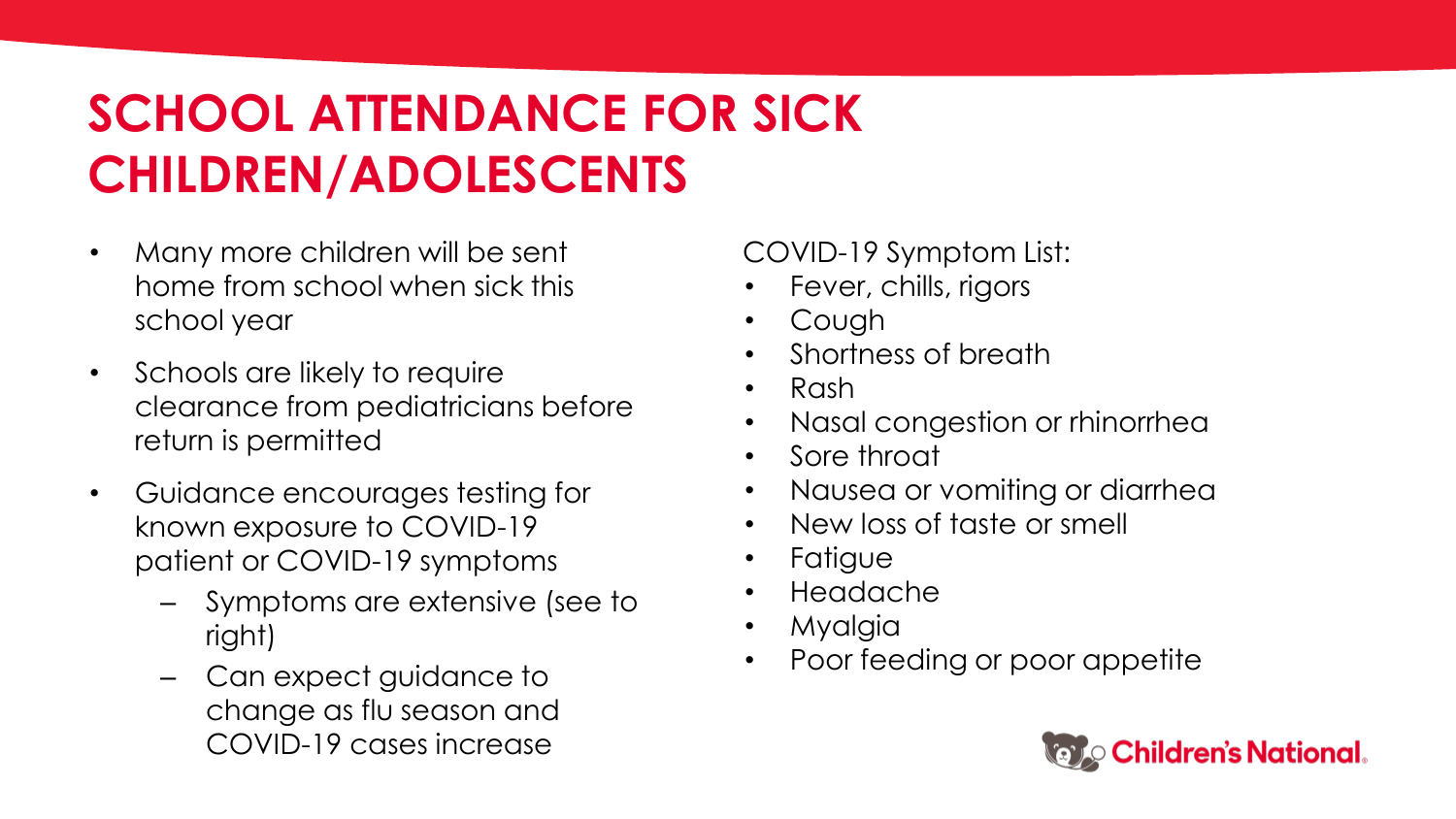### **CDC RETURN TO SCHOOL CRITERIA**

Pediatrician-confirmed alternative diagnosis and afebrile for 24 hours without fever reducing meds or:

- 24 hours without fever reducing meds **and**
- Respiratory symptoms have improved **and**
- 10 days since symptoms first appeared **or**
- 10 days after test if no symptoms **or**
- 14 days after exposure to known contact
	- In households, means 14 days from recovery of household members

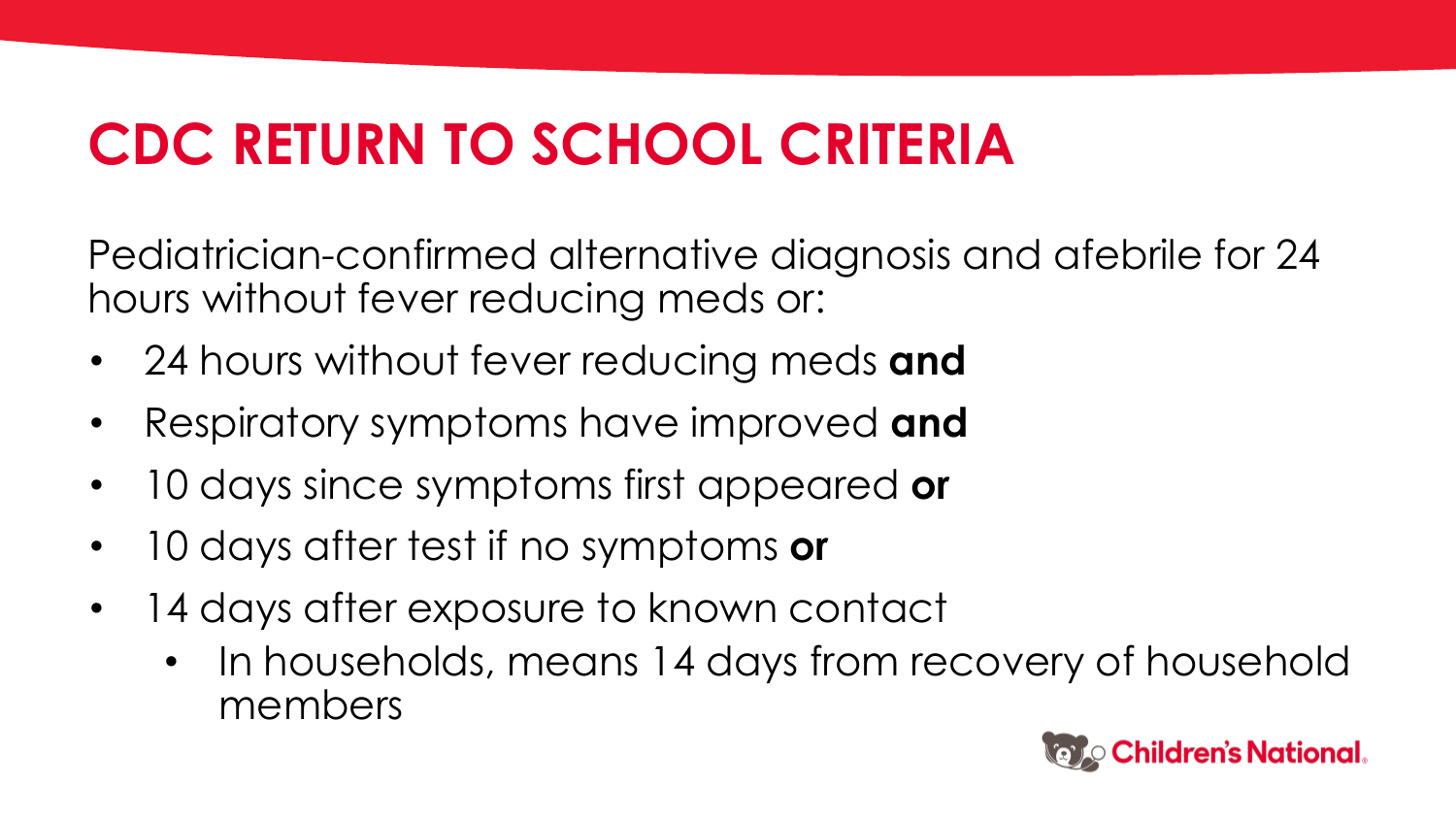### **COVID-19 POSITIVE INDIVIDUAL: SCHOOL OPEN OR CLOSED?**

Original recommendations:

- Individual in one class: Close class for cleaning
- More than one individual impacted: Close school
- Across multiple schools: Close district

Updated data:

- Increasing evidence of low risk of transmission if control measures are used
- Isolation of sick individuals
- Contact tracing
- Cleaning of spaces

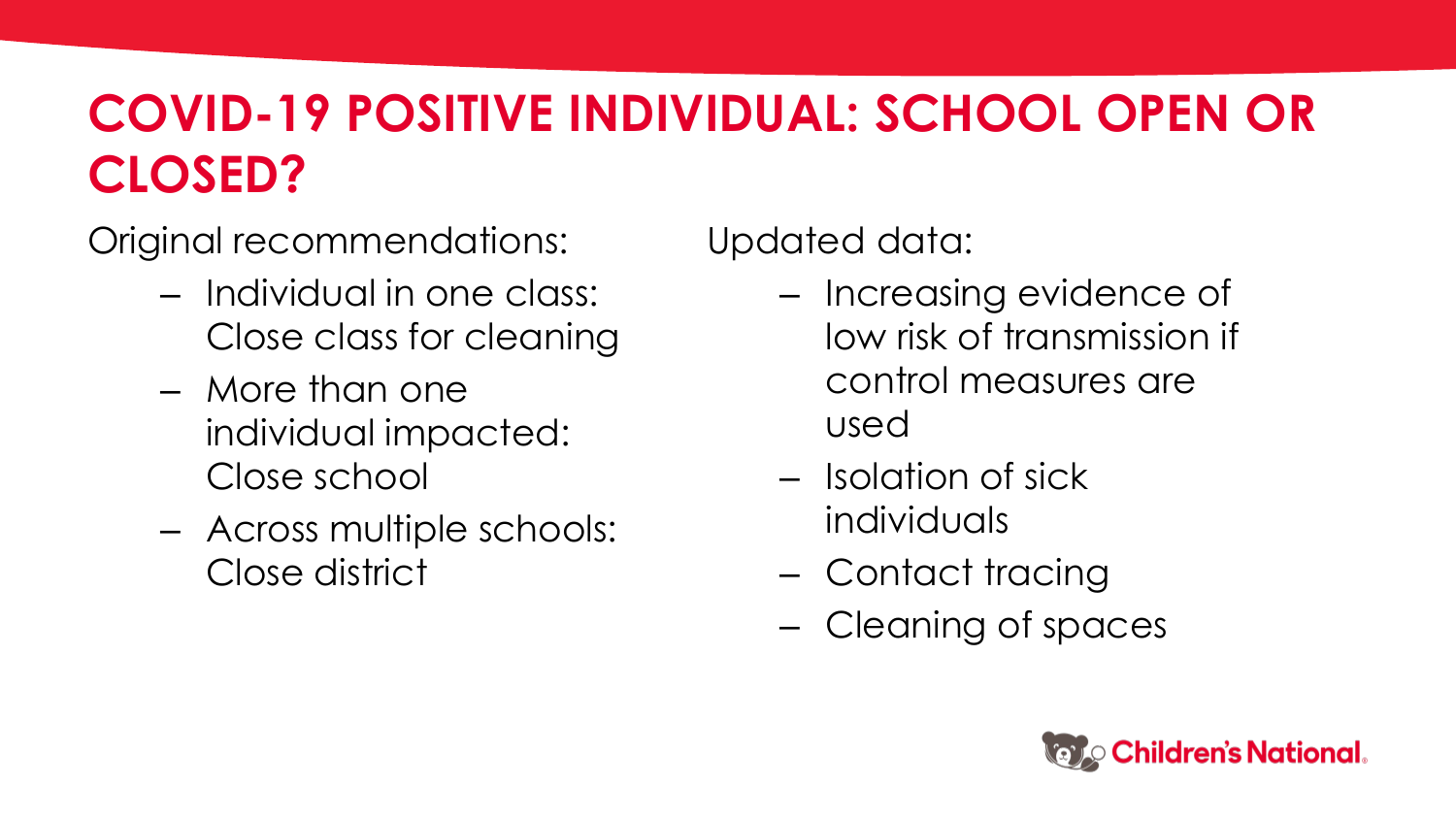## **MENTAL HEALTH NEEDS**

- Students needs will be different
	- Schools need to recognize students may not be ready to learn on day one. This includes increased anxiety, decreased attention span, increased traumatic stress, and others
- Staff will have their own mental health needs to be ready to teach and support students



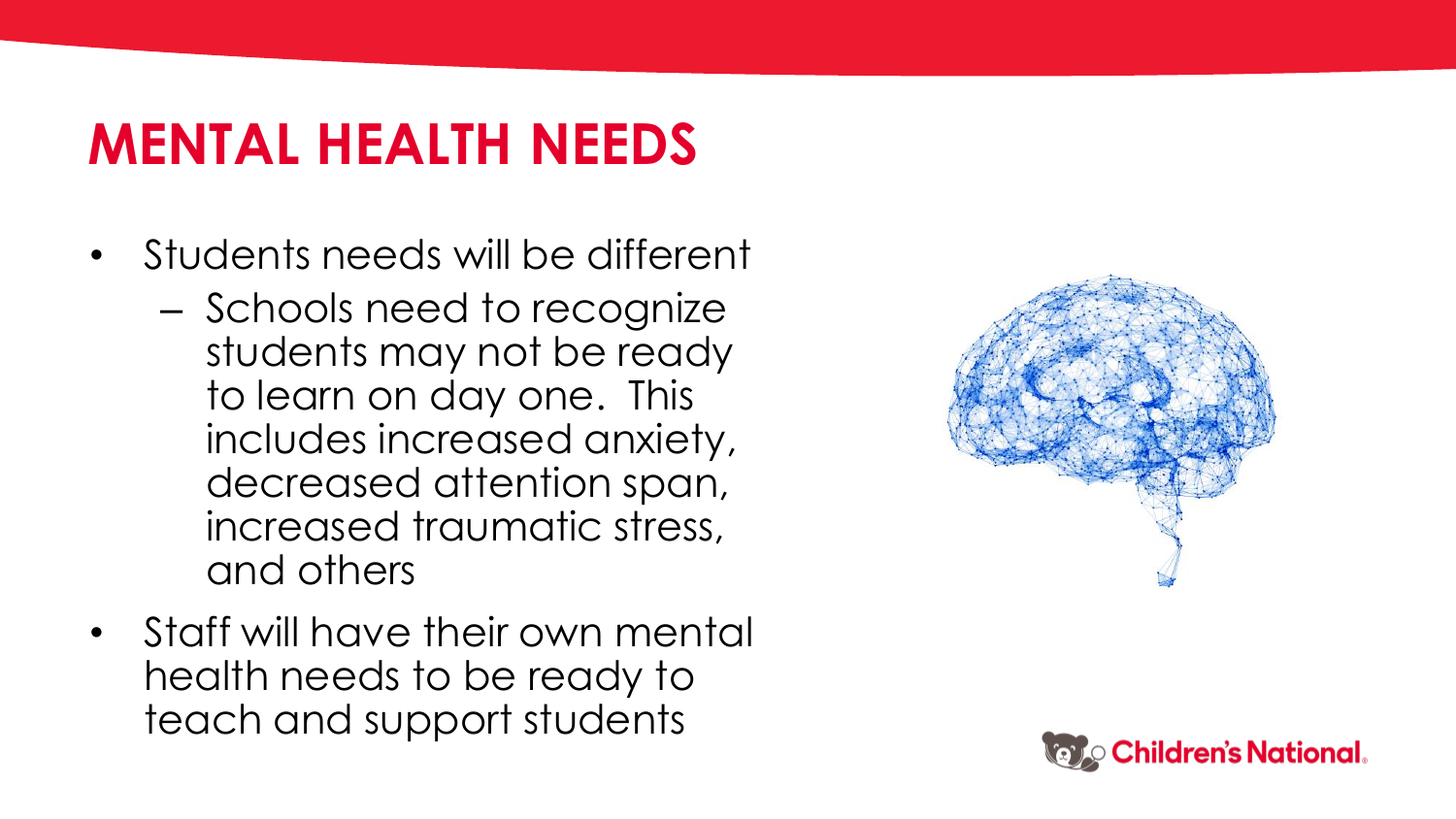#### **SPECIFIC ISSUES FOR CHILDREN WITH MEDICAL COMPLEXITY**

- PLAN! PLAN! PLAN!
- Connecting the patient, family, medical team and school team and create an ongoing dialogue
- Develop plans based on information currently available and make changes as new information
- IEP and IHP reviews will be critical
- Work together to reduce (not eliminate) risk

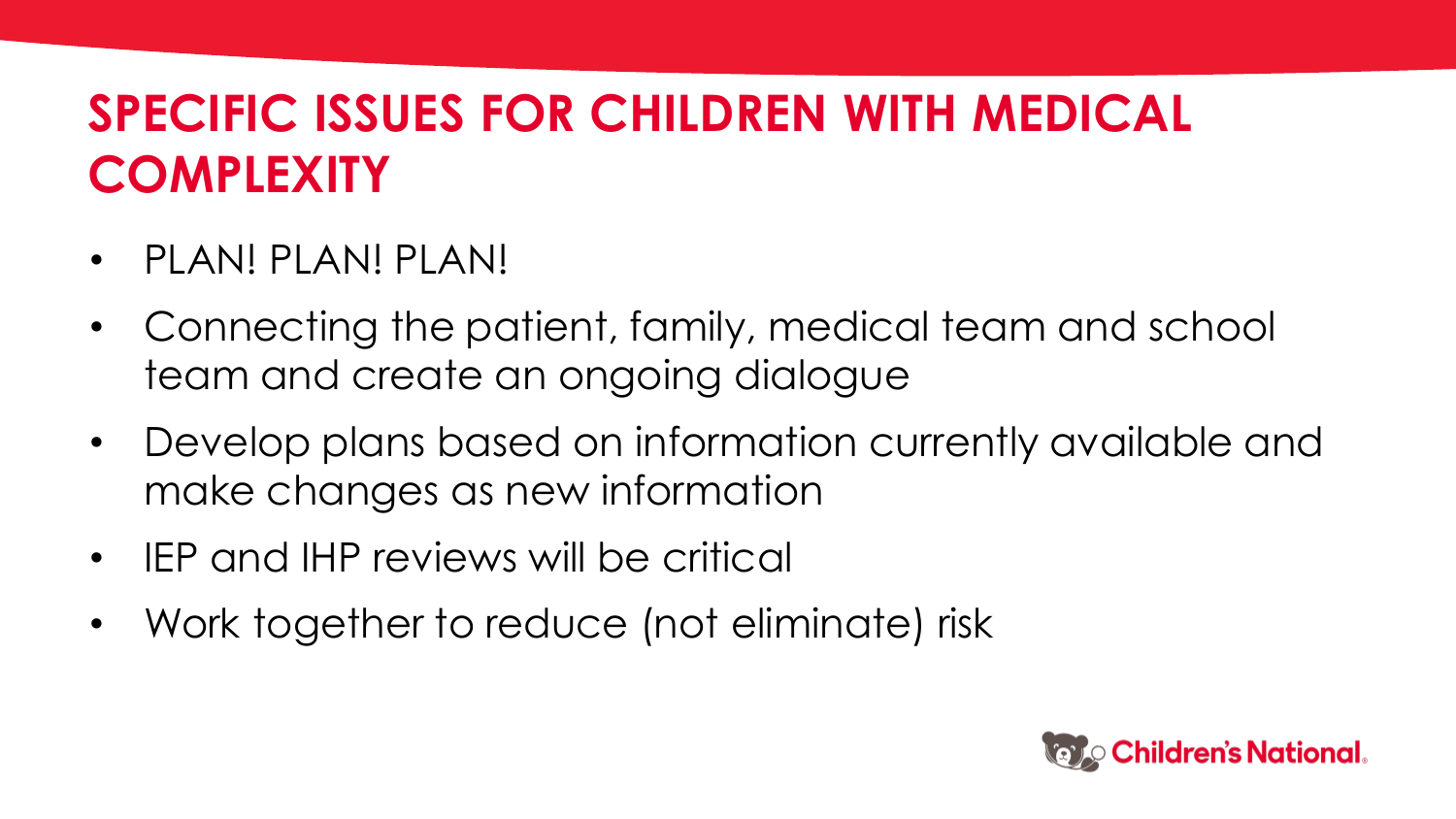### **OPPORTUNITIES TO ENGAGE**

- Keeping up to date on decisions of schools in the area
- Keeping up to date on rate of COVID-19 in the community
- Asking patients/students and parents about their experience with their schools
- Connecting with the school nurse and primary care provider for patients/students with disabilities
- Connecting patients/students and families with mental health supports

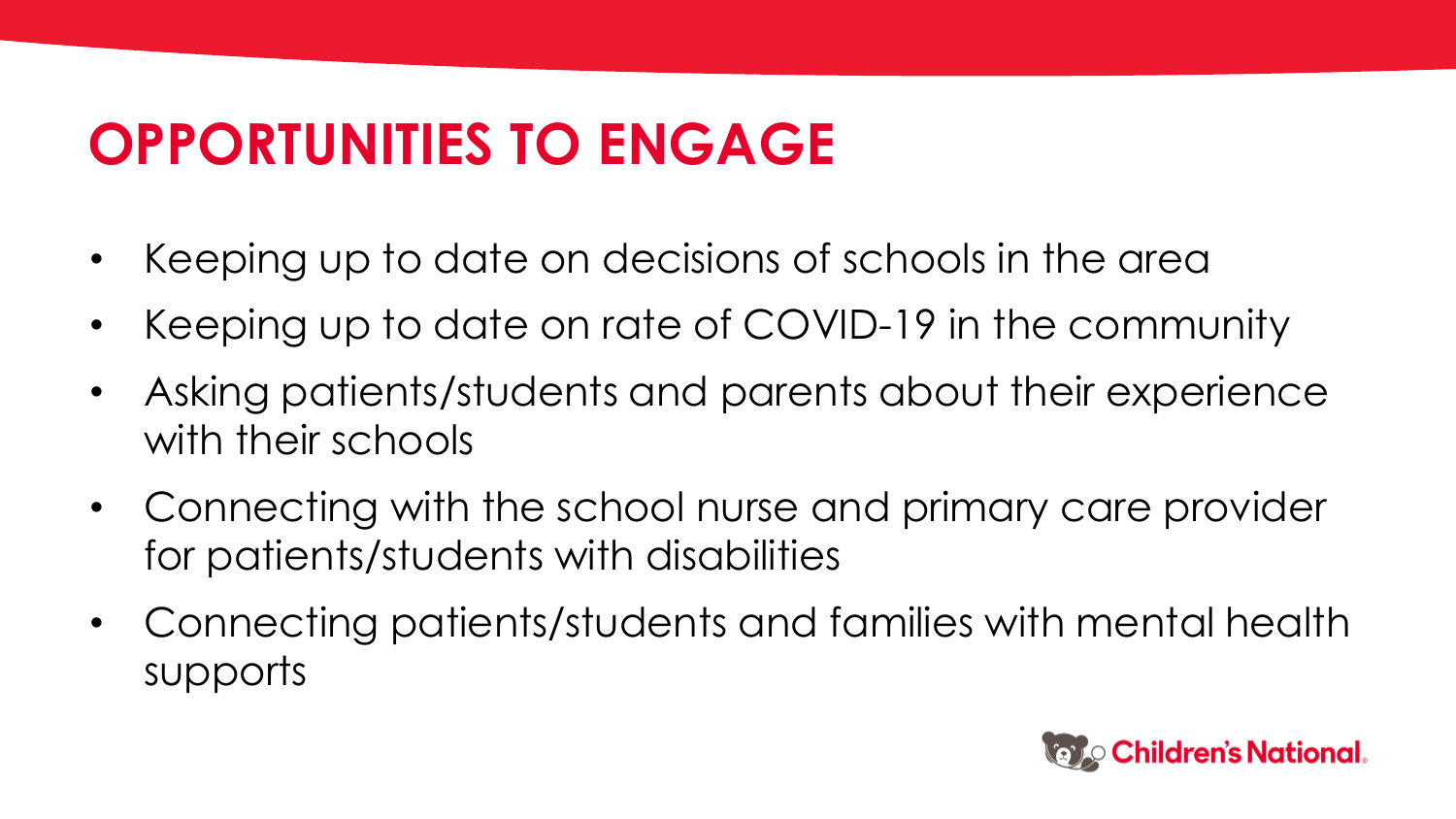### **RESOURCES**

- AAP Clinical Guidance: [https://services.aap.org/en/pages/2019](https://services.aap.org/en/pages/2019-novel-coronavirus-covid-19-infections/clinical-guidance/covid-19-planning-considerations-return-to-in-person-education-in-schools/) [novel-coronavirus-covid-19-infections/clinical-guidance/covid-19](https://services.aap.org/en/pages/2019-novel-coronavirus-covid-19-infections/clinical-guidance/covid-19-planning-considerations-return-to-in-person-education-in-schools/) [planning-considerations-return-to-in-person-education-in-schools/](https://services.aap.org/en/pages/2019-novel-coronavirus-covid-19-infections/clinical-guidance/covid-19-planning-considerations-return-to-in-person-education-in-schools/)
- Healthy Children Website: [https://healthychildren.org/English/health](https://healthychildren.org/English/health-issues/conditions/COVID-19/Pages/return-to-school-during-covid-19.aspx)[issues/conditions/COVID-19/Pages/return-to-school-during-covid-](https://healthychildren.org/English/health-issues/conditions/COVID-19/Pages/return-to-school-during-covid-19.aspx)[19.aspx](https://healthychildren.org/English/health-issues/conditions/COVID-19/Pages/return-to-school-during-covid-19.aspx)
- AAP School Partnership News Release: [https://services.aap.org/en/news-room/news](https://services.aap.org/en/news-room/news-releases/aap/2020/pediatricians-educators-and-superintendents-urge-a-safe-return-to-school-this-fall/)[releases/aap/2020/pediatricians-educators-and-superintendents](https://services.aap.org/en/news-room/news-releases/aap/2020/pediatricians-educators-and-superintendents-urge-a-safe-return-to-school-this-fall/)[urge-a-safe-return-to-school-this-fall/](https://services.aap.org/en/news-room/news-releases/aap/2020/pediatricians-educators-and-superintendents-urge-a-safe-return-to-school-this-fall/)
- Burbio School Opening Tracker: [https://cai.burbio.com/school](https://cai.burbio.com/school-opening-tracker/)[opening-tracker/](https://cai.burbio.com/school-opening-tracker/)